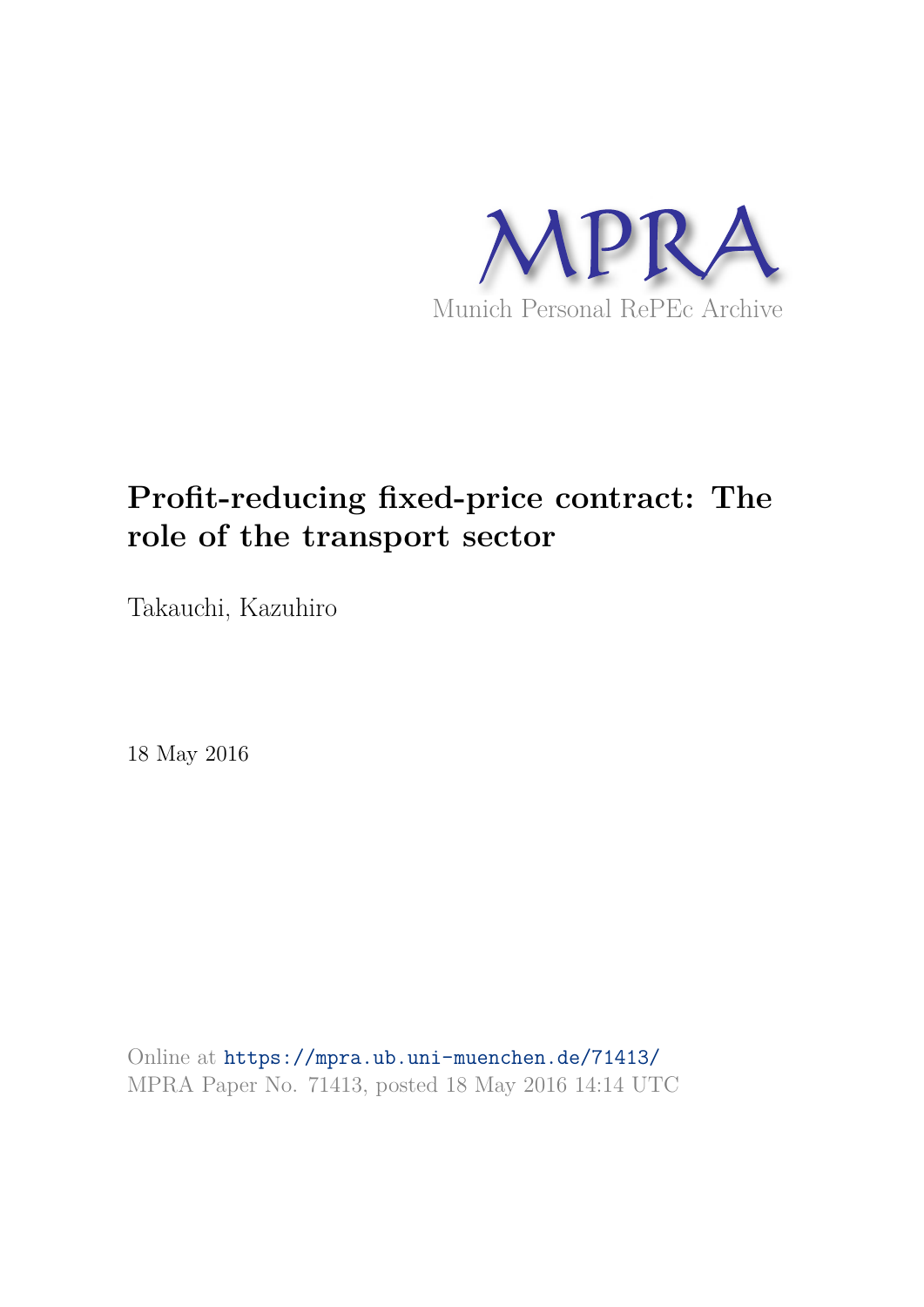## Profit-reducing fixed-price contract: The role of the transport sector

Kazuhiro Takauchi<sup>∗</sup>

Faculty of Business and Commerce, Kansai University

May 18, 2016

#### Abstract

We show that under a fixed-price contract where an upstream firm first sets the input price and downstream firms subsequently invest in R&D, all firms can become worse off when considering two-way trade with firm-specific carriers.

Key words: Fixed-price contract; Firm-specific carriers; R&D; Two-way trade

JEL classification: F12; L13; O31; R40

<sup>∗</sup>Faculty of Business and Commerce, Kansai University, 3-3-35 Yamate-cho, Suita, Osaka 564-8680, Japan. E-mail address: kazh.takauch@gmail.com; Tel.: +81-6-6368-1817; Fax: +81-6-6339-7704.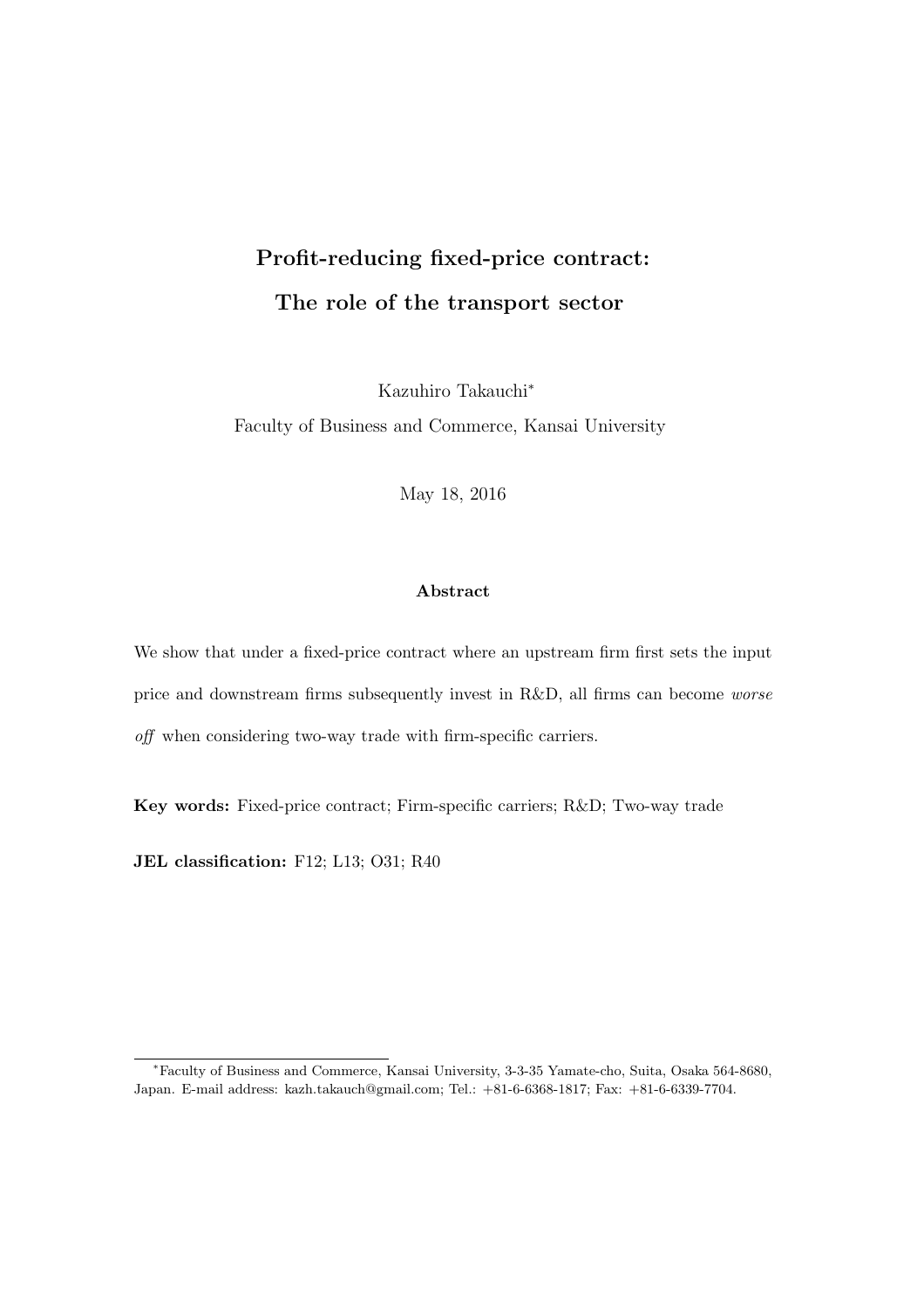## 1 Introduction

In a vertical production structure, the downstream firms' innovation can enable an upstream firm's opportunistic behavior. For example, a downstream firms' R&D efforts to improve efficiency enhance input-demand for their trading upstream firms, allowing them to raise their input prices.

To overcome this opportunistic behavior, researchers often emphasize that a fixedprice contract in which the upstream firm first sets the input price and commits not to change the price after the downstream R&D is required. This long-term input-price contract can lead to lower input price and larger investments, and thus, brings higher profit for all firms (Banerjee and Lin, 2003; Zikos and Kesavayuth, 2010).

However, this proposition may not hold when a lower input price does not bring a substantial efficiency improvement. For example, if a lower input price yields excessive investments by downstream firms, causing a loss in their profits while not sufficiently enhancing their input-demand, there is a possibility that the long-term input-price contract works negatively for both upstream and downstream firms.

Our objective is to examine the argument of input-price contract with downstream R&D in the context of international trade with transportation. Considering a longdistance trade, transportation is an essential input for exporting firms to convey their products, and the transport-price is an important factor which affects innovation through market access and competition.<sup>1</sup> To conclude, in a two-country trade model with firmspecific carriers, the fixed-price contract of transport price can make all firms *worse* 

<sup>&</sup>lt;sup>1</sup>It is well-known that trade and transport costs affect innovative activity of producers through market access and competition. See, for example, Aghion et al. (2004).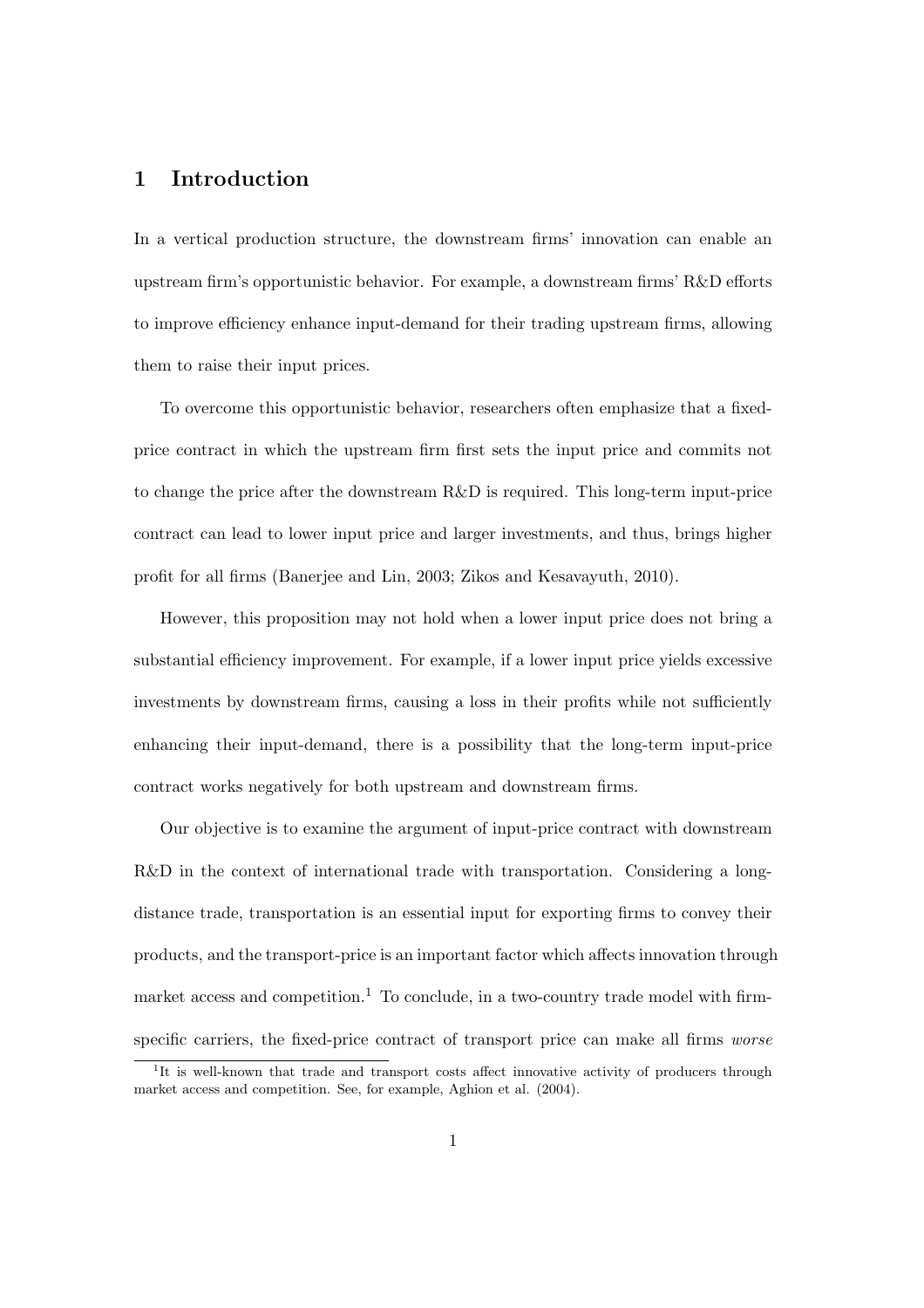off. In our setting, each country's downstream firm freely supplies to the domestic market, while it pays the transport price for a firm-specific carrier to export. The export is less efficient compared with domestic supply. Since a lower transport price promotes inefficient exports, the fixed-price contract reduces the downstream firms' profit. Further, lower transport price does not sufficiently enhance transport-demand and the fixed-price contract can reduce the carrier's profit.

This paper is related to works on input-price contract with downstream R&D (Banerjee and Lin, 2003; Kesavayuth and Zikos, 2009; Zikos and Kesavayuth, 2010). Banerjee and Lin (2003) show that fixed-price contract makes all firms better off. Zikos and Kesavayuth (2010) confirm that the Banerjee–Lin's result holds even if R&D spillovers exist. Kesavayuth and Zikos (2009) examine the role of R&D spillovers and the importance of wage (input price) for labor unions on an endogenous choice of contract forms of wage by union–firm pair. However, these analyses are limited to the domestic market and do not consider international trade and transportation.

Works studying international transportation<sup>2</sup> with downstream  $R\&D^3$  (Takauchi, 2015a, b) are also closely related. In a duopoly trade model with a monopoly carrier, Takauchi (2015a) examines the effects of efficient R&D technology on firms' profits. Takauchi (2015b) investigates the effects of R&D spillovers, carriers' transport

<sup>&</sup>lt;sup>2</sup>There are other studies that consider transportation in international oligopoly (Abe et al., 2014; Ishikawa and Tarui, 2015; Matsushima and Takauchi, 2014). While Abe et al. (2014) examine the effects of upstream emission tax and downstream tariff, Ishikawa and Tarui (2015) focus on the logistics problem of the carrier's roundtrips and examine the effects of several trade policies. Matsushima and Takauchi (2014) consider the effect of privatization of a sea-port on its usage fee (trade barrier) and welfares.

<sup>&</sup>lt;sup>3</sup>Ghosh and Lim (2013), Haaland and Kind (2008), and Long et al. (2011) consider the relationship between trade costs and innovation without upstream agents. They examine the effects of an exogenous trade cost reduction on firms and industrial investments.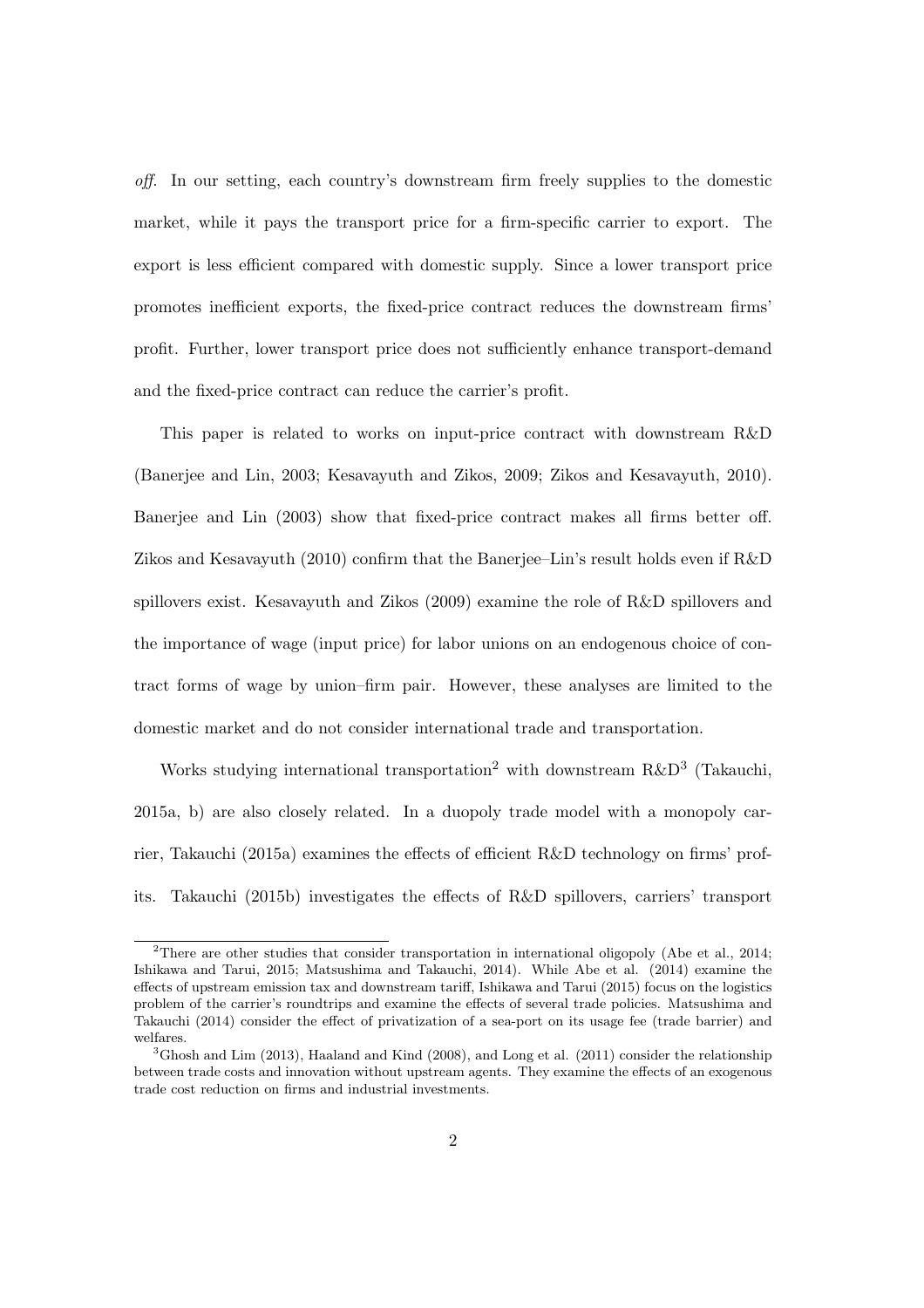efficiency, and competition in the upstream transport market on innovation and welfares under a similar two-country trade model. Although these studies focus on the transportation with downstream R&D, they do not consider input-price contracts by upstream agents.

The rest of the paper proceeds as follows. Section 2 offers the model. Section 3 derives the outcomes and compares those between two input-price schemes. All proofs are depicted in the appendix.

#### 2 Model

We consider a duopolistic two-way trade model with firm-specific carriers, as in Takauchi (2015a, b). There are two symmetric countries,  $H$  and  $F$ , which have a homogeneous product market. Each country has a single producing firm (called firm  $i, i = H, F$ ) and a firm-specific carrier (called *carrier i*). While firm i freely supplies to the domestic market, it must use carrier  $i$  and pay a per-unit transport price,  $t_i$ , to export. Before production, firms engage in cost-reducing R&D competition without spillovers. The profit of firm  $i$  is given by

$$
\Pi_i \equiv (a - q_{ii} - q_{ji} - (c - x_i))q_{ii} + (a - q_{jj} - q_{ij} - (c - x_i) - t_i)q_{ij} - \gamma x_i^2, \qquad (1)
$$

where  $q_{ii}$  is firm *i*'s domestic supply,  $q_{ij}$  is *i*'s export,  $q_{ji}$  is firm *j*'s export,  $x_i$  is firm *i*'s investment level,  $\gamma x_i^2$  is the R&D cost, and  $i \neq j$ ;  $i, j = H, F$ ;  $a, c, \gamma > 0$  and  $a - c > 0$ . The carrier i makes a take-it-or-leave-it offer to firm i and decides its price. Each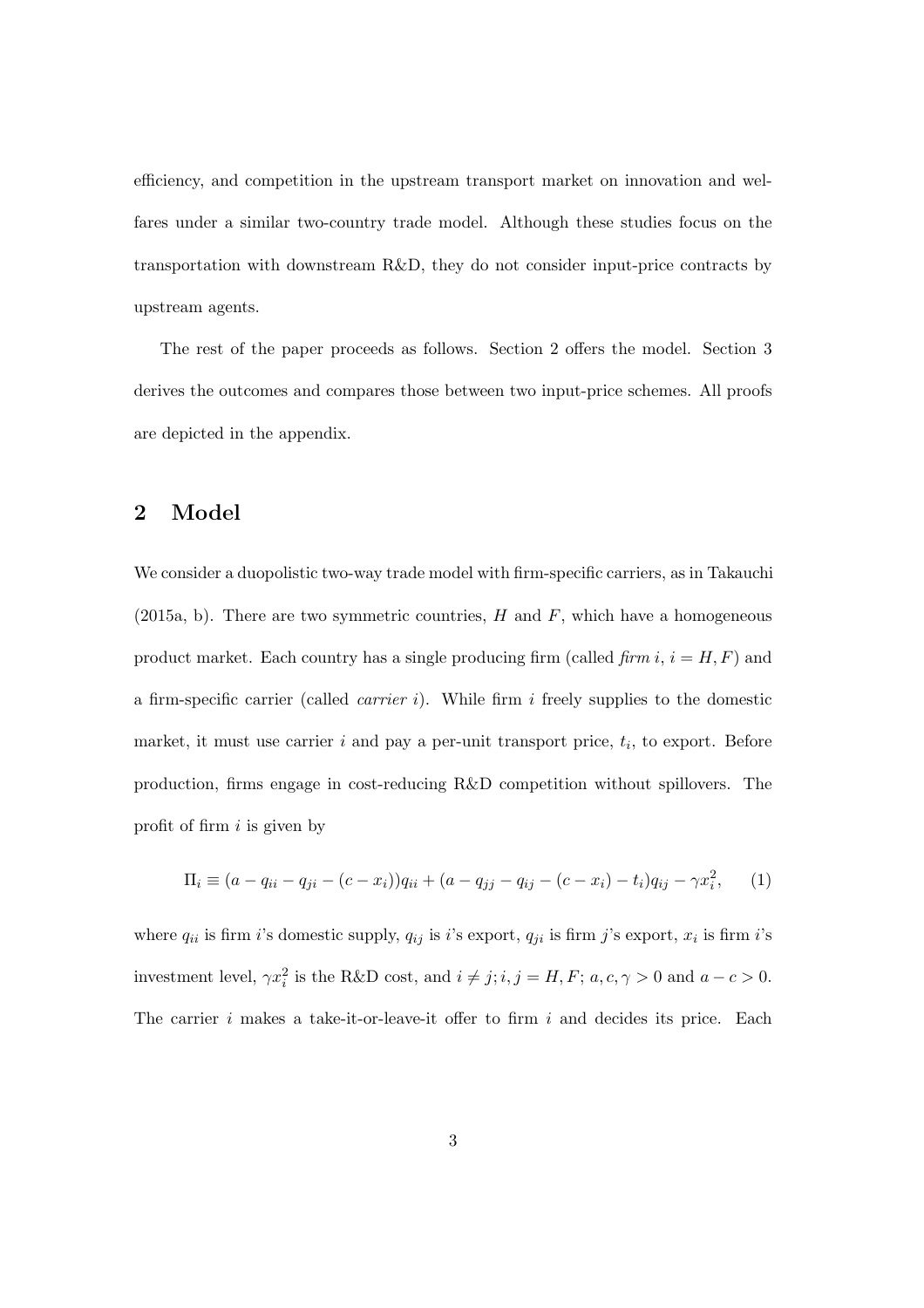carrier's profit is  $\pi_i \equiv t_i q_{ij}$ .<sup>4</sup>

We compare outcomes between two input-price schemes.<sup>5</sup> The first is a *fixed-price* contract where each carrier first sets its transport price and the firms subsequently invest; the second is a *floating price contract* where firms first invest and each carrier subsequently sets its price. In all these, each firm decides its outputs in the final stage of the game and competes  $\dot{a}$  la Cournot at both markets in H and F. The game is solved by backward induction.

#### 3 Results

In the final-stage, each firm decides outputs to maximize its profit. The first-order conditions for profit maximization are  $\partial \Pi_i/\partial q_{ii} = \alpha - 2q_{ii} - q_{ji} + x_i = 0$  and  $\partial \Pi_i/\partial q_{ij} =$  $\alpha-2q_{ij}-q_{jj}+x_i-t_i=0$ , where  $\alpha \equiv a-c$ . These yield  $q_{ii}(t_j, \mathbf{x}) = (\alpha+t_j+2x_i-x_j)/3$ and  $q_{ij}(t_i, \mathbf{x}) = (\alpha - 2t_i + 2x_i - x_j)/3$ . Let  $\mathbf{x} = (x_i, x_j)$ .

In the fixed-price contract, each firm chooses an investment level at the second stage. The second-stage investment level is  $x_i(\mathbf{t}) = \frac{4(3\gamma - 4)\alpha - 4(3\gamma - 2)t_i + 6\gamma t_j}{(3\gamma - 4)(9\gamma - 4)}$ , where  $\mathbf{t} = (t_i, t_j)$ . This yields the equilibrium transport price:

$$
t_i^{fx} = \frac{9\gamma(3\gamma - 4)\alpha}{4(3\gamma - 1)(9\gamma - 10)}.\tag{2}
$$

The outcome in the fixed-price contract is labeled " $fx$ ." From  $(2)$ , we have the outcomes

 $\overline{^{4}$ Our main result does not alter even though the other trade cost  $\tau$  exists (i.e.,  $\pi_i \equiv (t_i - \tau)q_{ij}$ ).

 ${}^{5}$ Even if we consider a simultaneous move where firm's investment and carrier's transport price are simultaneously decided, our main result does not change. Therefore, for simplicity, we omit the case of simultaneous move.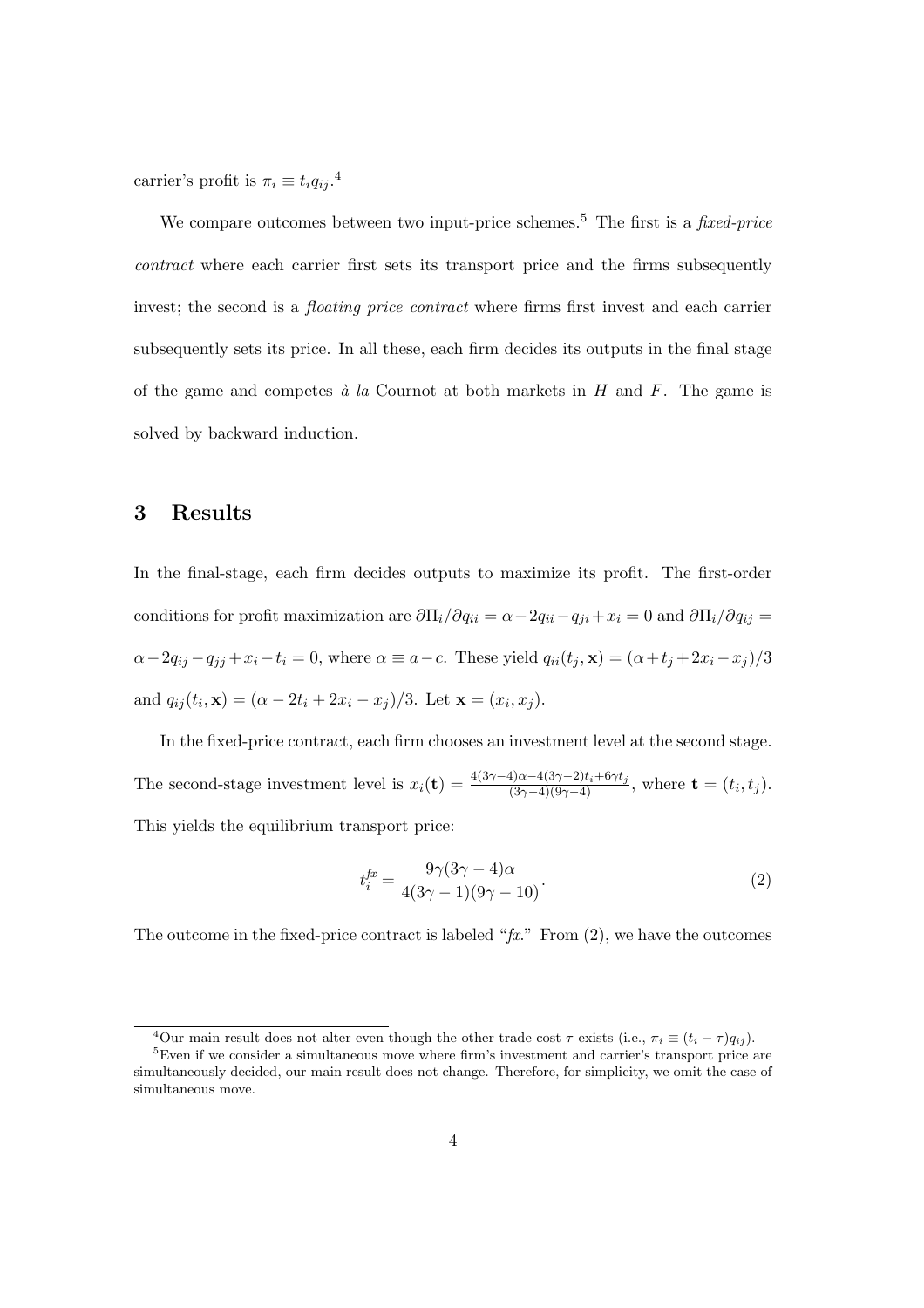in the fixed-price contract:

$$
q_{ii}^{fx} = \frac{3\gamma(135\gamma^2 - 210\gamma + 64)\alpha}{4(3\gamma - 1)(9\gamma - 10)(9\gamma - 4)}; \quad q_{ij}^{fx} = \frac{3\gamma(9\gamma - 8)\alpha}{2(9\gamma - 10)(9\gamma - 4)},
$$
  
\n
$$
x_{i}^{fx} = \frac{(189\gamma^2 - 276\gamma + 80)\alpha}{2(3\gamma - 1)(9\gamma - 10)(9\gamma - 4)}; \quad \pi_{i}^{fx} = \frac{27\gamma^2(3\gamma - 4)(9\gamma - 8)\alpha^2}{8(3\gamma - 1)(9\gamma - 10)^2(9\gamma - 4)},
$$
  
\n
$$
\Pi_{i}^{fx} = \frac{\gamma(190269\gamma^5 - 717336\gamma^4 + 1024488\gamma^3 - 686592\gamma^2 + 215808\gamma - 25600)\alpha^2}{16(3\gamma - 1)^2(9\gamma - 10)^2(9\gamma - 4)^2}.
$$
 (3)

To ensure a positive quantity, we assume that  $\gamma > 4/3.6$ 

In a similar manner as in the above, we obtain the outcome in the floating price contract.

$$
q_{ii}^l = \frac{60\gamma\alpha}{144\gamma - 43}; \quad q_{ij}^l = \frac{24\gamma\alpha}{144\gamma - 43}; \quad x_i^l = \frac{43\alpha}{144\gamma - 43},
$$
  

$$
t_i^l = \frac{36\gamma\alpha}{144\gamma - 43}; \quad \pi_i^l = \frac{864\gamma^2\alpha^2}{(144\gamma - 43)^2}; \quad \Pi_i^l = \frac{\gamma(4176\gamma - 1849)\alpha^2}{(144\gamma - 43)^2}.
$$
 (4)

The outcome in the floating price contract is labeled "l."

From  $(2)-(4)$ , we obtain Lemmas 1–3.

Lemma 1. *(i)*  $t_i^l > t_i^{f_x}$ . *(ii)*  $\partial t_i^{f_x}/\partial \gamma \leq$  (>) 0 if  $\gamma \geq$  (<)  $2(\sqrt{15} + 5)/3 \simeq 5.91532$ ;  $\partial t_i^l/\partial \gamma < 0.$ 

Lemma 2.  $x_i^{fx} > x_i^l$ .

**Lemma 3.** (*I*) For the export,  $q_{ij}^{fx} > q_{ij}^l$ . (*II*) For the domestic supply, (*i*)  $q_{ii}^l > q_{ii}^{fa}$ if  $\gamma < (\sqrt{23521} + 239)/225 \simeq 1.74385$  and  $q_{ii}^{fx} \ge q_{ii}^{l}$  if  $\gamma \ge (\sqrt{23521} + 239)/225$ ; (ii)  $\partial q_{ii}^{fr}/\partial \gamma \leq$  (>) 0 if  $\gamma \geq$  (<)  $\gamma_{dq} \simeq 1.48449$ , and  $\partial q_{ii}^{l}/\partial \gamma < 0$ .

Part (i) of Lemma 1 is intuitive. In the fixed-price contract, each carrier sets its price

 $6$ As long as this assumption holds, the second-order conditions for the profit maximization of carriers and firms are satisfied.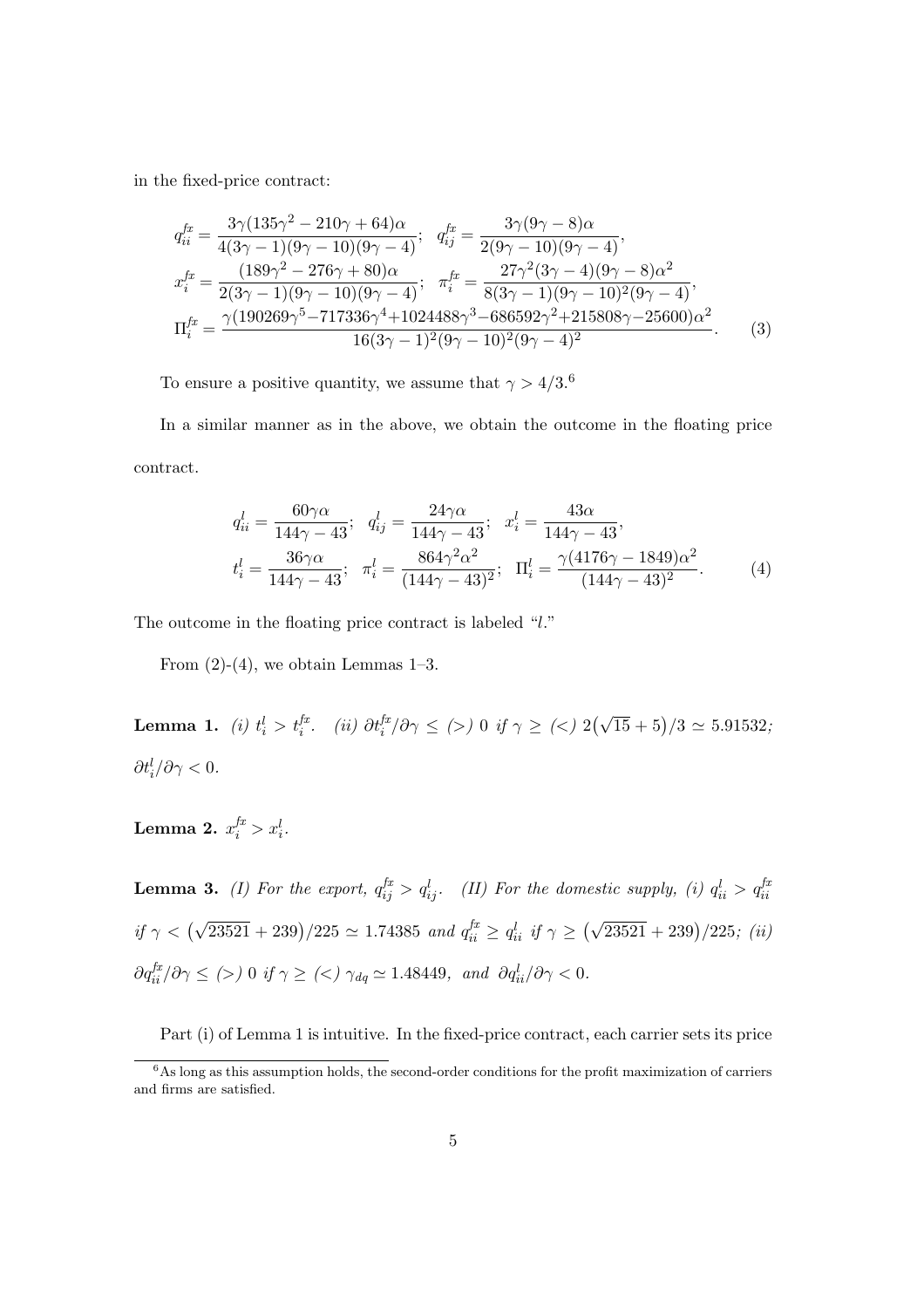in the first stage of the game and offers lower price to raise transport-demand. In the floating price contract, the transport-price setting does not directly affect investments, and thus, the transport price becomes higher (Panel (a) of Fig. 1).

Lemma 2 is intuitively explained as follows. A lower transport price encourages investment thorough a reduction in export costs. In the fixed-price (floating price) contract, the investment is larger (smaller) because the export cost is lower (higher) (Panel (b) of Fig. 1).

The rationale behind Part (I) of Lemma 3 is as follows. A lower transport price raises exports, and hence, the export in the fixed-price contract is larger than that in the floating price contract (Panel (d) of Fig. 1). On the one hand, the domestic supply has a different feature from that of exports (Part (II) of Lemma 3). In the fixed-price contract, the rival's export is the most aggressive; it crowds out the domestic supply. The domestic supply decreases as  $\gamma$  goes below a certain level, because a smaller  $\gamma$ sharply raises exports.<sup>7</sup> Therefore, the domestic supply in the fixed-price contract can become smaller than that in the floating price contract (Panel (c) of Fig. 1). However, the transport price does not directly affect investments in the floating price contract: the usual result holds  $(\partial q_{ii}^l / \partial \gamma < 0)$ .

Finally, we consider Part (ii) of Lemma 1. A smaller  $\gamma$  corresponds to lower R&Dcost and higher R&D incentives. Thus, carriers reduce the transport price to cause further investments and exports as  $\gamma$  decreases. In the floating price contract, the transport price rises as  $\gamma$  decreases because the transport-price setting does not directly

<sup>&</sup>lt;sup>7</sup>In fact,  $\partial q_{ij}^k / \partial \gamma < 0$  holds for  $k = fx, l$ .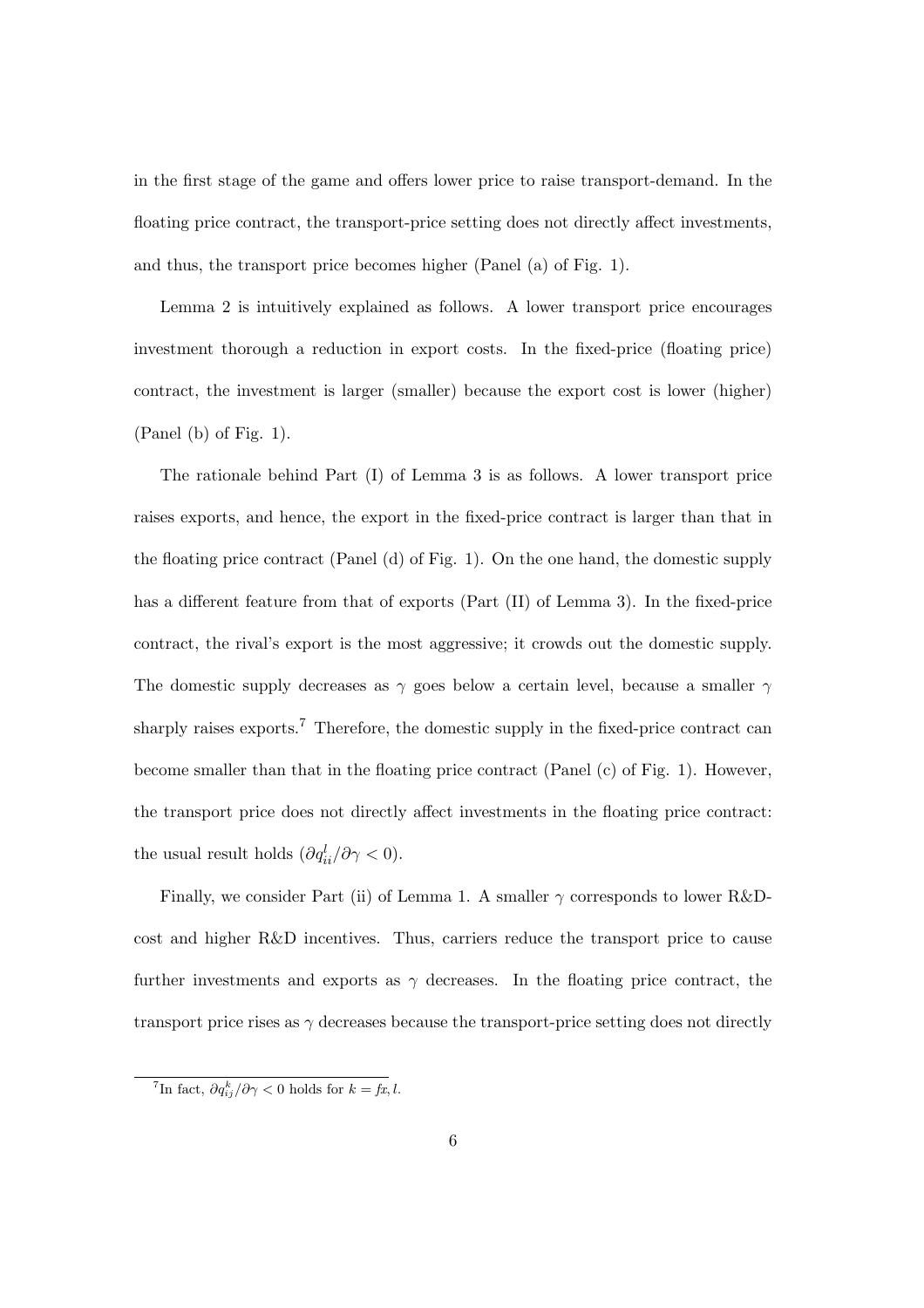affect investments.

(3) and (4) yield Proposition.

**Proposition.** (i)  $\pi_i^l > \pi_i^{f x}$  if  $\gamma < \gamma^* \simeq 1.74661$ ;  $\pi_i^{f x} > \pi_i^l$  if  $\gamma > \gamma^*$ . (ii)  $\Pi_i^l > \Pi_i^{f x}$  $\frac{dx}{i}$ .

Part (i) is explained as follows. In the fixed-price contract, the transport price sharply drops as  $\gamma$  goes below a certain level, and thus, the profit can decrease as  $\gamma$ decreases. For this reason, the profit in the fixed-price contract can be smaller than that in the floating price contract (Panel (a) in Fig. 2).

Part (ii) is explained by exports and investments. The export is less efficient because it requires firms to pay transport prices. While the export is the most active and the inefficiency is large in the fixed-price contract, its investment is larger than that in the floating price contract. This increases the loss, and hence, the profit in the fixed-price contract is smaller (Panel (b) in Fig. 2).

A liner quadratic production cost. When we relax the assumption of a constant marginal production cost, do the results change? To consider this, let us introduce a liner quadratic production cost:  $(c - x_i)(q_{ii} + q_{ij}) + (q_{ii} + q_{ij})^2$ . Although this yields an increasing marginal cost, the same result holds if  $\gamma$  is small enough.<sup>8</sup>

#### Acknowledgments

I thank Noriaki Matsushima for his many helpful comments. All remaining errors are my own.

<sup>8</sup>For more details, see Supplemental Materials.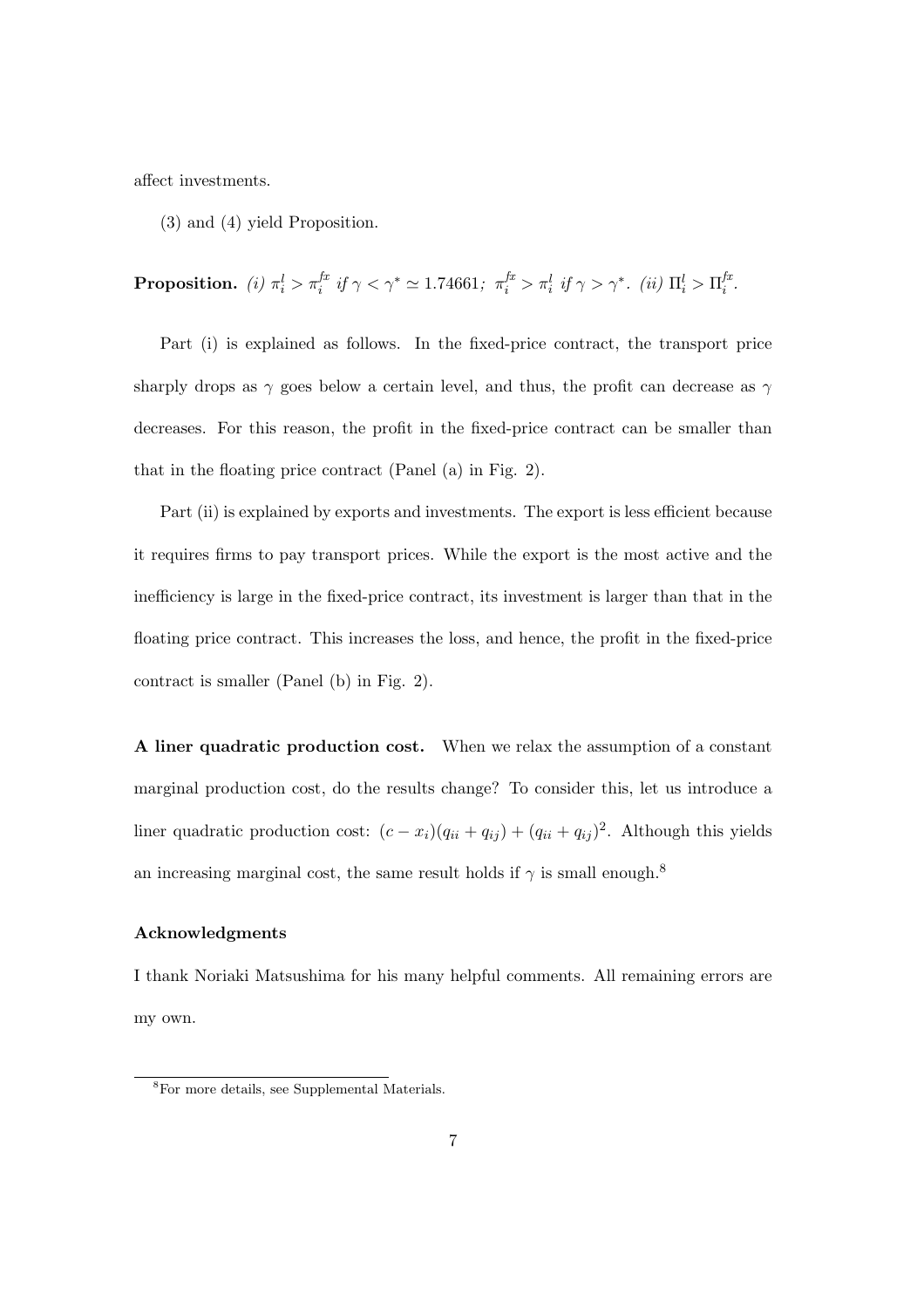## Appendix

**Proof of Lemma 1.** (i)  $t_i^l - t_i^{fr} = \frac{27\gamma(27\gamma - 4)\alpha}{4(3\gamma - 1)(9\gamma - 10)(144\gamma - 43)} > 0$ . (ii) Differentiating  $t_i^k$ w.r.t.  $\gamma$ , we have  $\partial t_i^l/\partial \gamma = -\frac{1548\alpha}{(43-144\gamma)^2} < 0$  and  $\partial t_i^{fx}/\partial \gamma = -[9(9\gamma^2-60\gamma+40)\alpha]/[4(9\gamma-1)]$ 10)<sup>2</sup>(3 $\gamma$  – 1)<sup>2</sup>]. Thus,  $\partial t_i^{f\!x}/\partial \gamma \leq (>)$  0 if  $\gamma \geq (>)$  2( $\sqrt{15} + 5)/3 \simeq 5.91532$ . Q.E.D.

**Proof of Lemma 2.**  $x_i^{fx} - x_i^l = \frac{9\gamma(702\gamma^2 - 933\gamma + 248)\alpha}{2(3\gamma - 1)(9\gamma - 10)(9\gamma - 4)(144\gamma - 43)} > 0.$  Q.E.D.

**Proof of Lemma 3.** (I) For the export,  $q_{ij}^{fx} - q_{ij}^l = \frac{3\gamma(477\gamma - 296)\alpha}{2(9\gamma - 10)(9\gamma - 4)(144\gamma - 43)} > 0.$ (II) For the domestic supply, (i)  $q_{ii}^l - q_{ii}^{fx} = \frac{-3\gamma(675\gamma^2 - 1434\gamma + 448)\alpha}{4(3\gamma - 1)(9\gamma - 10)(9\gamma - 4)(144\gamma - 43)}$ . Thus,  $q_{ii}^l - q_{ii}^{fx} \ge$ (<) 0 if  $\gamma \leq$  (>)  $(\sqrt{23521} + 239)/225 \simeq 1.74385$ . (ii) Differentiating  $q_{ii}^k$  w.r.t.  $\gamma$ , we have  $\partial q_{ii}^l/\partial \gamma = -\frac{2580\alpha}{(43-144\gamma)^2} < 0$  and  $\partial q_{ii}^{fx}/\partial \gamma = [-3(10935\gamma^4 - 35316\gamma^3 + 38484\gamma^2 16800\gamma + 2560\alpha$ |/[ $4(3\gamma - 1)^2(9\gamma - 10)^2(9\gamma - 4)^2$ ]. Thus,  $\partial q_{ii}^{fx}/\partial \gamma \leq$  (>) if  $\gamma \geq$  (<)  $\gamma_{dq} \simeq 1.48449. \text{ Q.E.D.}$ 

Proof of Proposition. (i) For the carrier's profit,

$$
\pi_i^{fx} - \pi_i^l = \frac{27\gamma^2 (101088\gamma^3 - 285309\gamma^2 + 214692\gamma - 43232)\alpha^2}{8(3\gamma - 1)(9\gamma - 10)^2(9\gamma - 4)(144\gamma - 43)^2}.
$$

Thus,  $\pi_i^{fx} - \pi_i^l \leq$  (>) 0 if  $\gamma \leq$  (>)  $\gamma^* \simeq$  1.74661. (ii) For the firm's profit,  $\Pi_i^l$  - $\Pi_i^{fx} = \left[9\gamma^2(64350288\gamma^5 - 201615885\gamma^4 + 232580808\gamma^3 - 124344360\gamma^2 + 31260864\gamma - \right.$  $2993408)\alpha^2\left[\frac{16(3\gamma-1)^2(9\gamma-10)^2(9\gamma-4)^2(144\gamma-43)^2}{5.28}\right] > 0.$  Q.E.D.

## References

[1] Abe, K., K. Hattori, and Y. Kawagoshi (2014) Trade liberalization and environmental regulation on international transportation. *Japanese Economic Review*,  $65(4)$ ,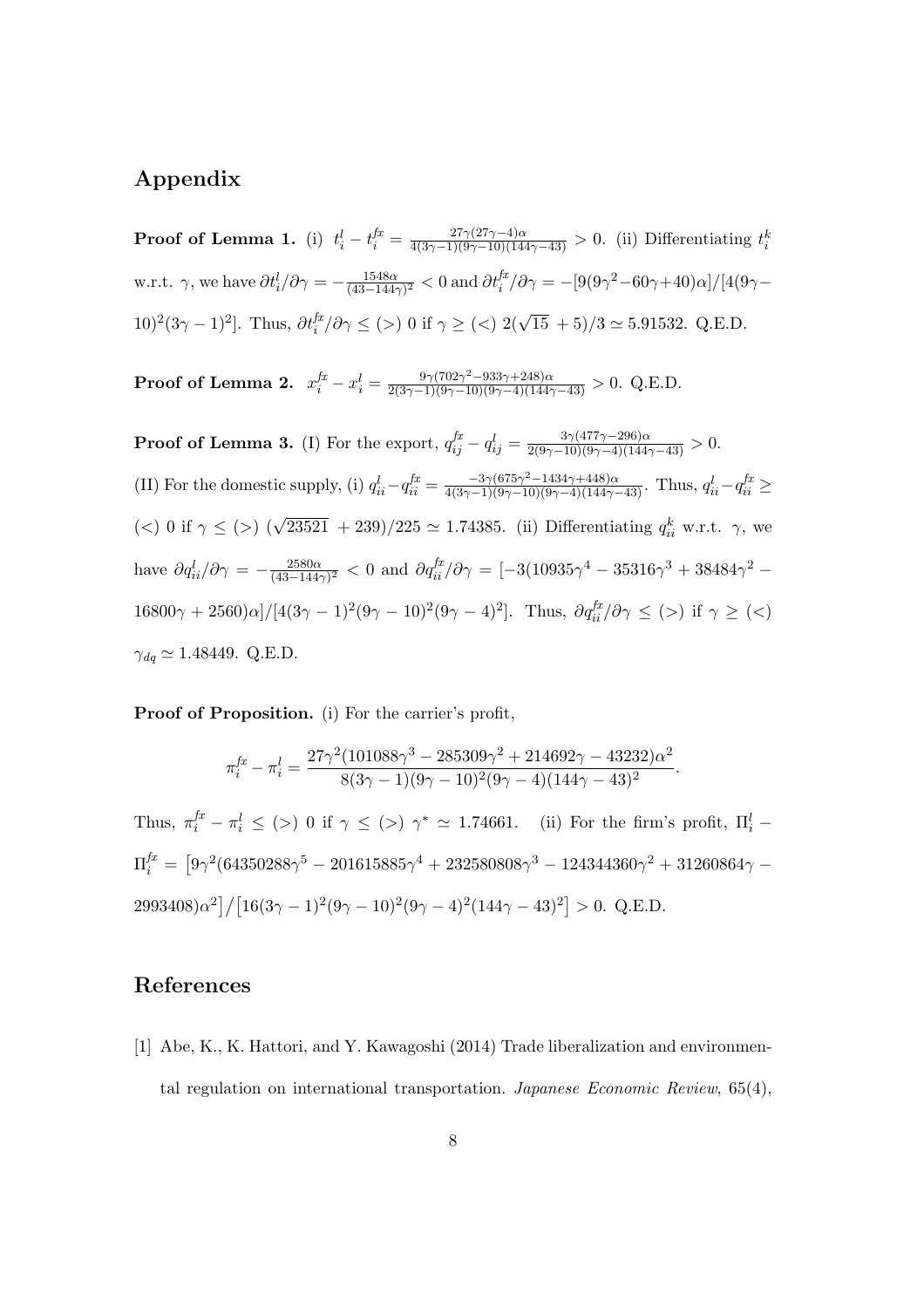468-482.

- [2] Aghion, P., P. Howitt, R. Blundell, S. Prantl, and R. Griffith (2004) Entry and productivity growth: evidence from microlevel panel data. Journal of the European Economic Association, 2(2-3), 265-276.
- [3] Banerjee, S. and P. Lin (2003) Downstream R&D, raising rival's cost, and input price contracts. International Journal of Industrial Organization, 21, 79-96.
- [4] Ghosh, A. and J. Lim (2013) Cooperative and non-cooperative R&D and trade costs. Journal of International Trade  $\mathcal B$  Economic Development, 22(6), 942-958.
- [5] Haaland, J. I. and H. J. Kind (2008) R&D policies, trade and process innovation. Journal of International Economics, 74, 170-187.
- [6] Ishikawa, J. and N. Tarui (2015) Backfiring with backhaul problem: trade and industrial policies with endogenous transport costs. Discussion Paper Series HIAS-E-12, Hitotsubashi Institute for Advanced Study, Hitotsubashi University.
- [7] Kesavayuth, D. and V. Zikos (2009) Endogenous contracts in unionized oligopoly. LABOUR, 23, 209-235.
- [8] Long, N. V., H. Raff, and F. Stähler (2011) Innovation and trade with heterogeneous firms. Journal of International Economics, 84, 149-159.
- [9] Matsushima, N. and K. Takauchi (2014) Port privatization in an international oligopoly. Transportation Research Part B: Methodological, 67, 382-397.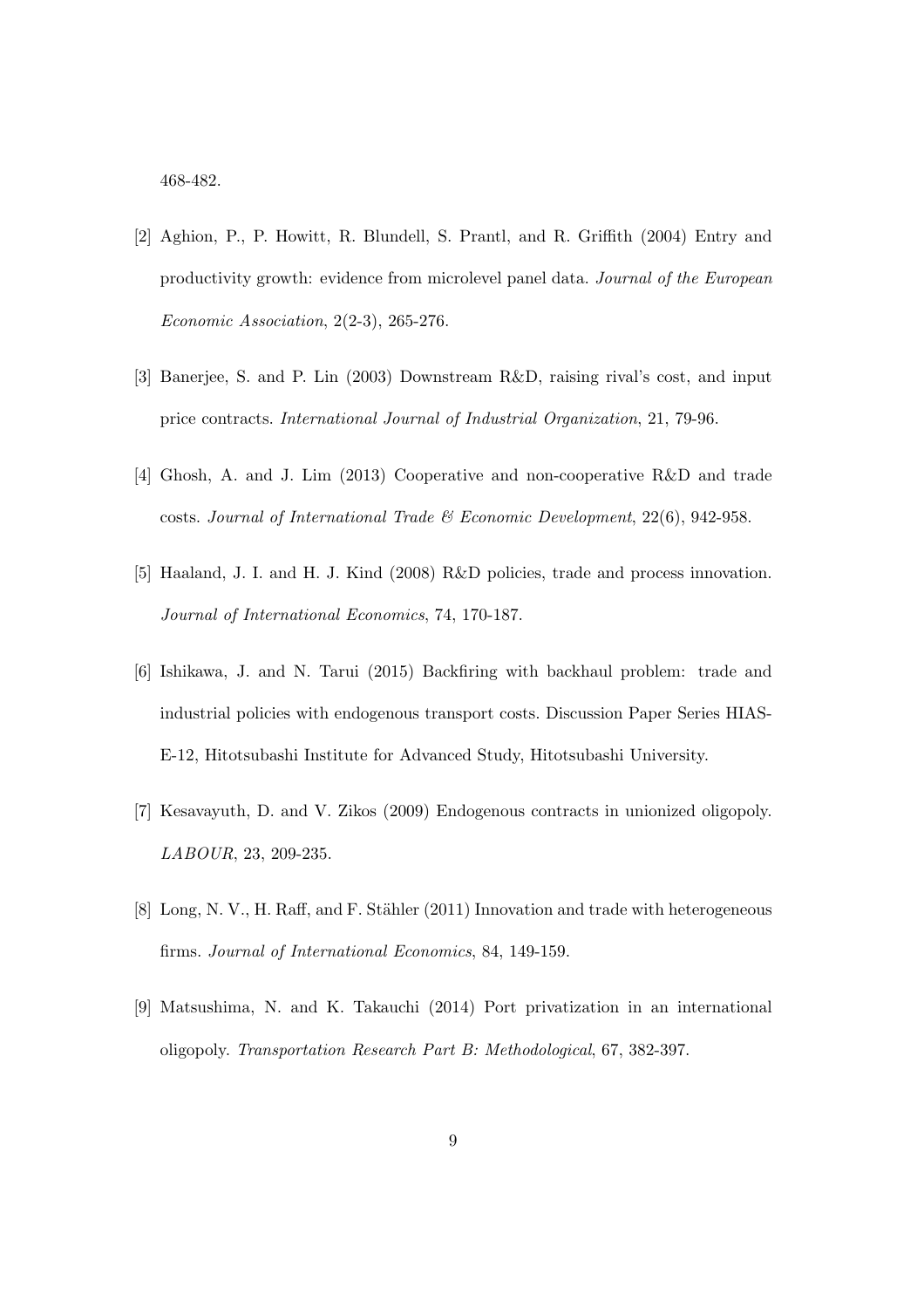- [10] Takauchi, K. (2015a) Endogenous transport price and international R&D rivalry. Economic Modelling, 46, 36-43.
- [11] Takauchi, K. (2015b) Transport efficiency, downstream R&D, and spillovers. MPRA Paper No. 68479.
- [12] Zikos, V. and D. Kesavayuth (2010) Downstream R&D, raising rival's costs, and input-price contracts: a comment on the role of spillovers. Economics Bulletin, 30, 3018-3025.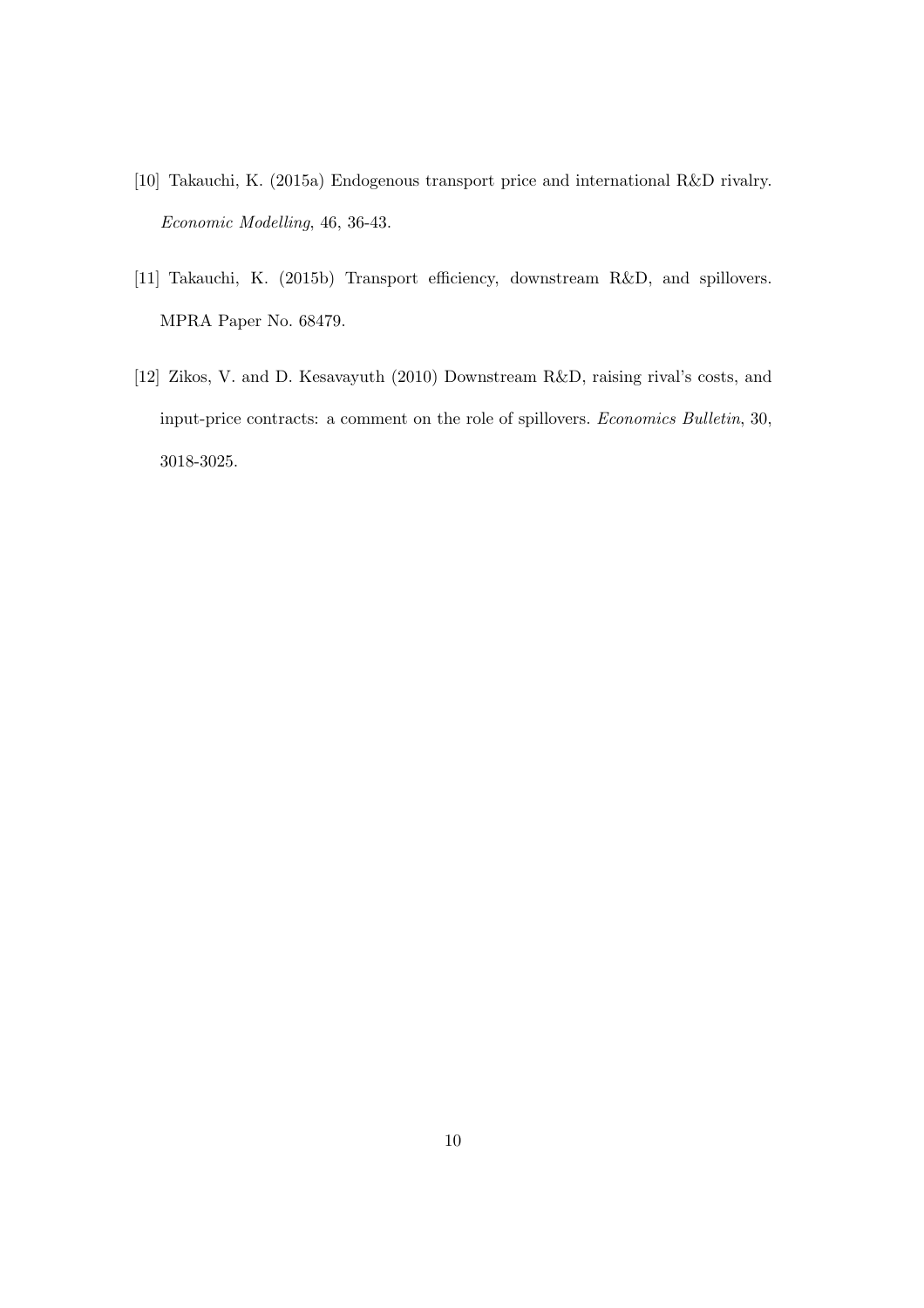

Figure 1: Illustration of Lemmas 1–3.

**Note:** Blue curve is  $k = fx$ ; red curve is  $k = l$ .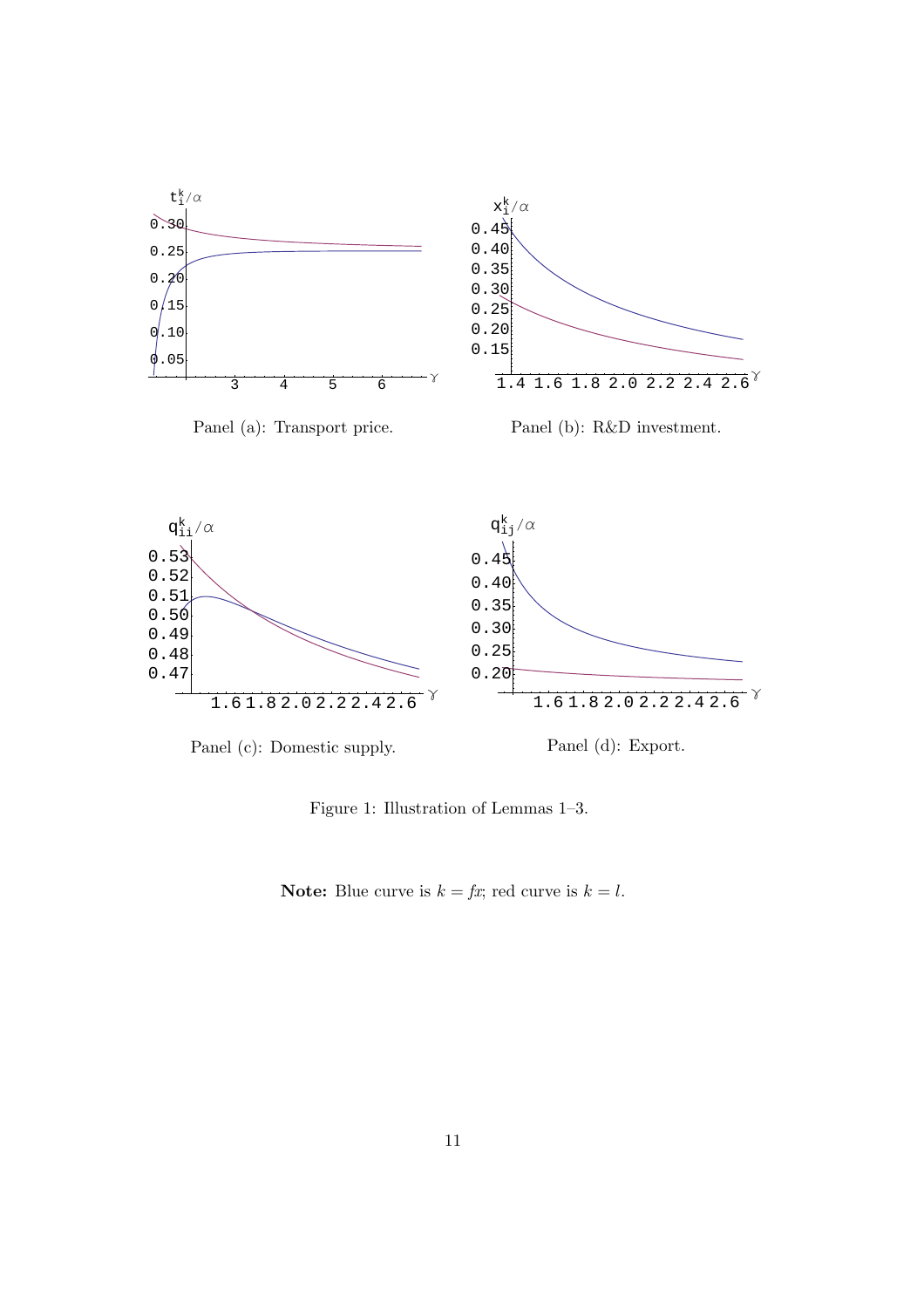

Figure 2: Illustration of Proposition.

**Note:** Blue curve is  $k = fx$ ; red curve is  $k = l$ .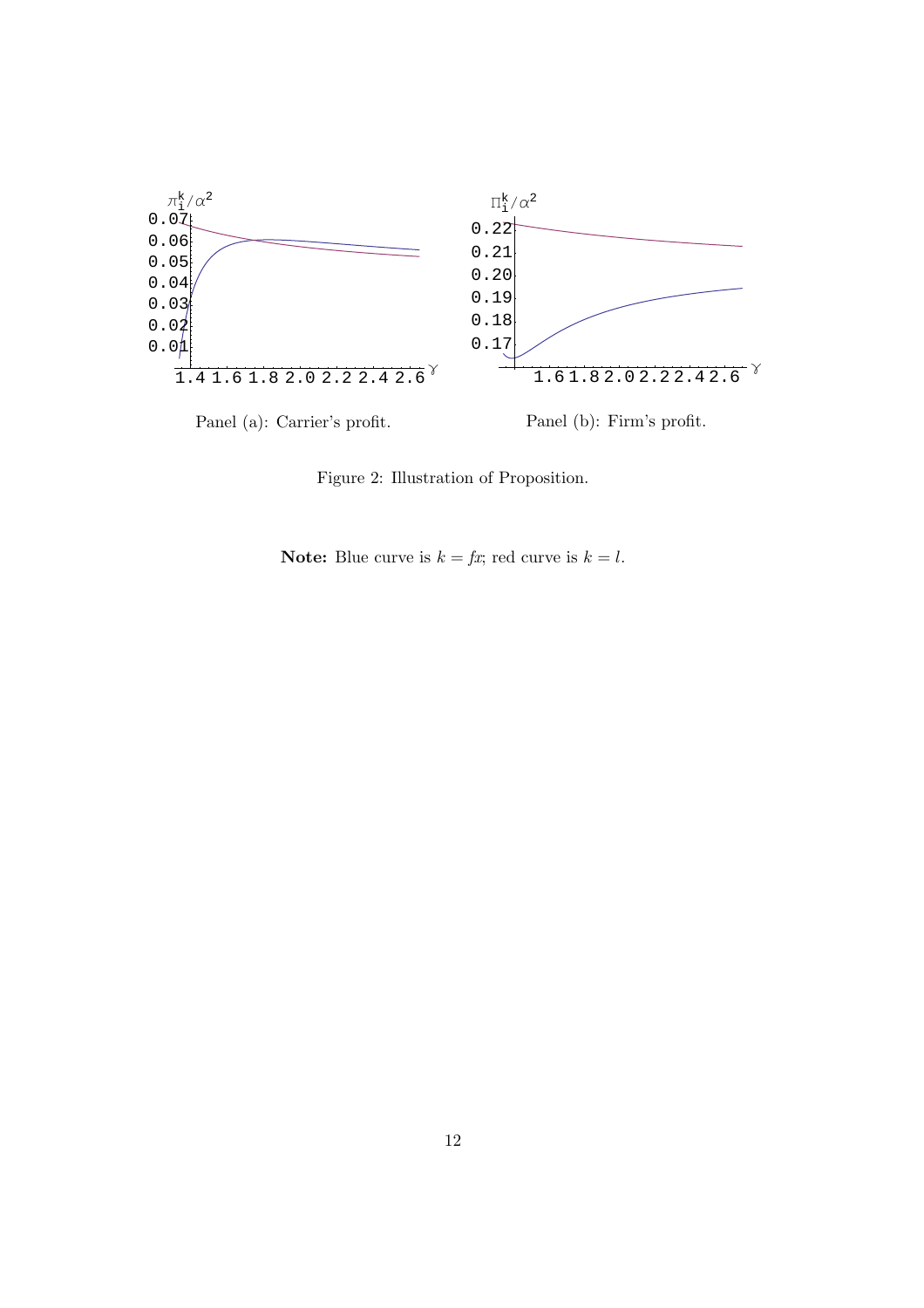### Supplemental Materials

#### Outcome in the case of linear quadratic production cost

When firms have a liner quadratic cost, that is,  $(c-x_i)(q_{ii}+q_{ij}) + (q_{ii}+q_{ij})^2$ , the firm i's profit is rewritten as

$$
\Pi_i \equiv (a - q_{ii} - q_{ji})q_{ii} + (a - q_{jj} - q_{ij} - t_i)q_{ij} - [(c - x_i)(q_{ii} + q_{ij}) + (q_{ii} + q_{ij})^2] - \gamma x_i^2.
$$

FOCs for the profit maximization at the third stage of the game are  $\partial \Pi_i / \partial q_{ii} = \alpha 4q_{ii} - q_{ji} - 2q_{ij} + x_i = 0$  and  $\partial \Pi_i / \partial q_{ij} = \alpha - 4q_{ij} - q_{ji} - 2q_{ii} - t_i + x_i = 0$ . These yield the third-stage outputs:  $q_{ii}(\mathbf{t}, \mathbf{x}) = (15\alpha + 26t_i + 19t_j + 18x_i - 3x_j)/105$  and  $q_{ij}(\mathbf{t}, \mathbf{x}) = (15\alpha - 44t_i - 16t_j + 18x_i - 3x_j)/105$ . Using these third-stage outputs and the carrier's profit, we obtain the following outcome in the fixed-price contract:

$$
\begin{split} \hat{q}_{ii}^{fx} &= \frac{7\gamma(182525\gamma^2 - 62370\gamma + 5184)\alpha}{4z_1}; \quad \hat{q}_{ij}^{fx} = \frac{7\gamma(385\gamma - 72)\alpha}{2(91\gamma - 18)(245\gamma - 36)},\\ \hat{x}_{i}^{fx} &= \frac{9(47285\gamma^2 - 15876\gamma + 1296)\alpha}{2z_1}; \quad \hat{t}_{i}^{fx} = \frac{21\gamma(175\gamma - 36)\alpha}{4(70\gamma - 9)(91\gamma - 18)},\\ \hat{\pi}_{i}^{fx} &= \frac{147\gamma^2(67375\gamma^2 - 26460\gamma + 2592)\alpha^2}{8(91\gamma - 18)z_1}; \quad \hat{\Pi}_{i}^{fx} = \frac{3\gamma z_2\alpha^2}{8z_1^2}, \end{split}
$$

where  $z_1 \equiv (70\gamma - 9)(91\gamma - 18)(245\gamma - 36) > 0$ and  $z_2 \equiv 752291824375\gamma^5 - 628186595400\gamma^4 + 208285261380\gamma^3 - 34271584704\gamma^2 +$  $2798240256\gamma - 90699264 > 0$ . Throughout this supplemental material, the variables of equilibrium outcome in all schemes are denoted by "ˆ."

By a similar procedure as in the above, we obtain the following equilibrium outcomes for the floating price contract:

$$
\hat{q}_{ii}^l = \frac{62580\gamma\alpha}{305760\gamma - 39551}; \quad \hat{q}_{ij}^l = \frac{18480\gamma\alpha}{305760\gamma - 39551}; \quad \hat{x}_i^l = \frac{39551\alpha}{305760\gamma - 39551}; \quad \hat{t}_i^l = \frac{44100\gamma\alpha}{305760\gamma - 39551},
$$
\n
$$
\hat{\pi}_i^l = \frac{814968000\gamma^2\alpha^2}{(305760\gamma - 39551)^2}; \quad \hat{\Pi}_i^l = \frac{\gamma(10828490400\gamma - 1564281601)\alpha^2}{(305760\gamma - 39551)^2}.
$$

To ensure positive quantity, we need  $\gamma > 36/175 \simeq 0.205714$ .